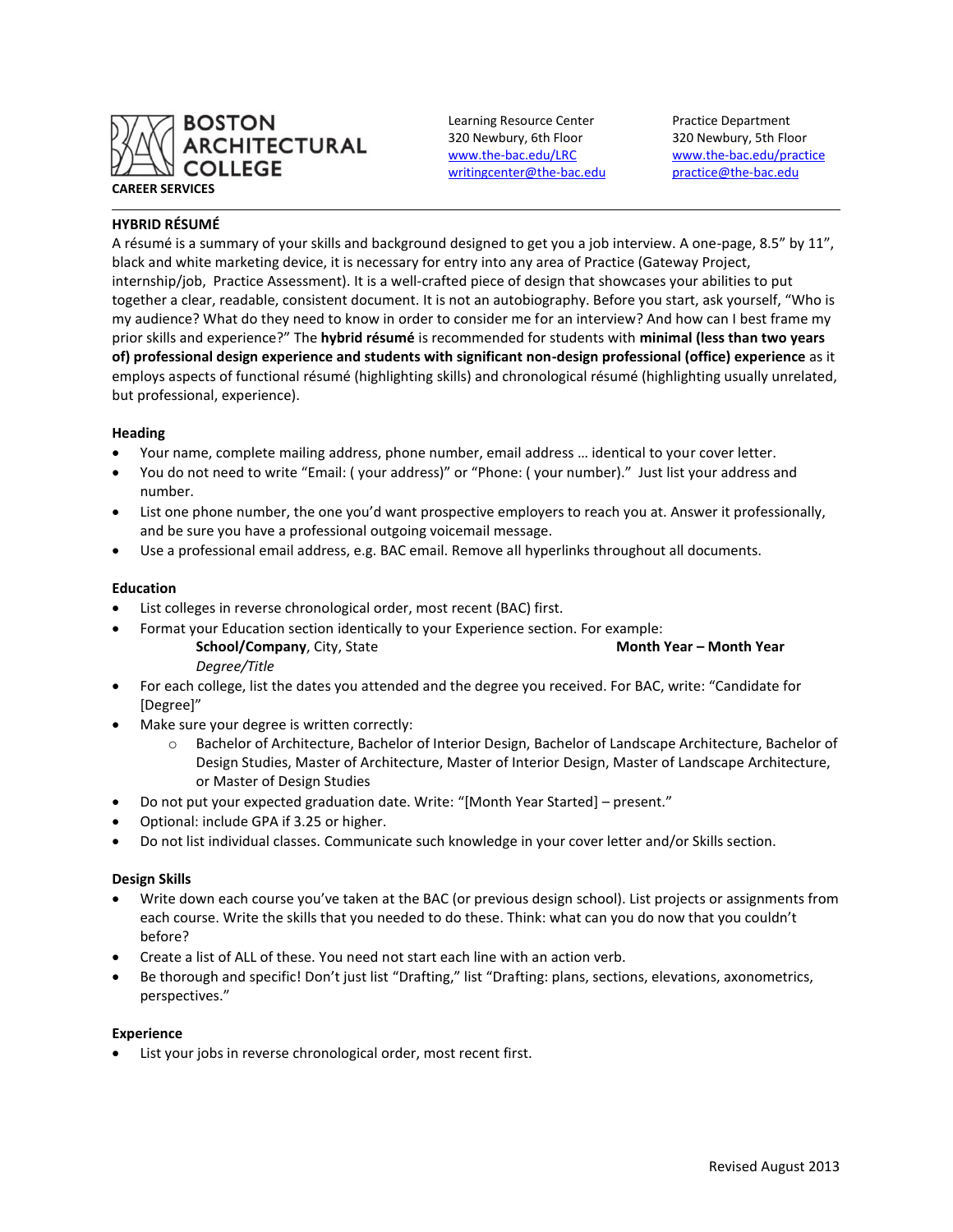- Start each responsibility or achievement with an action verb: answered, composed, created, designed, guided, managed, oversaw, presented, etc. Vary your verbs. For a helpful list of verbs, visit www.quintcareers.com/action\_skills.html. If you're still at the job, use present tense. If not, use past tense.
- Don't list the same skills for every job. Try to indicate professional growth. Give more recent jobs greater emphasis.
- Study job ads carefully. Reorder your bullets to draw attention to the skills an employer is most looking for.

# **Additional Skills/Interests**

- Use this last section of your résumé to provide a complete picture of who you are as a person.
	- o Professional memberships (e.g. BSA Student Member)
	- o School organizations (an Atelier committee)
	- o Volunteerism, community-based activities
	- o Languages (highly valued these days!)
	- o Travel, sports, outdoor activities, hobbies, interests

# **Please note:**

- The use of an Objective is not recommended for any format. Your objective should be clearly stated in your cover letter.
- Don't say "References Available Upon Request." It's assumed that references (and work samples)are available at any time.

**Remember, every document must be 100% free of spelling, grammar, and punctuation errors.** Once you have a résumé drafted, make an appointment with the Learning Resource Center [\(writingcenter@the-bac.edu\)](mailto:writingcenter@the-bac.edu).